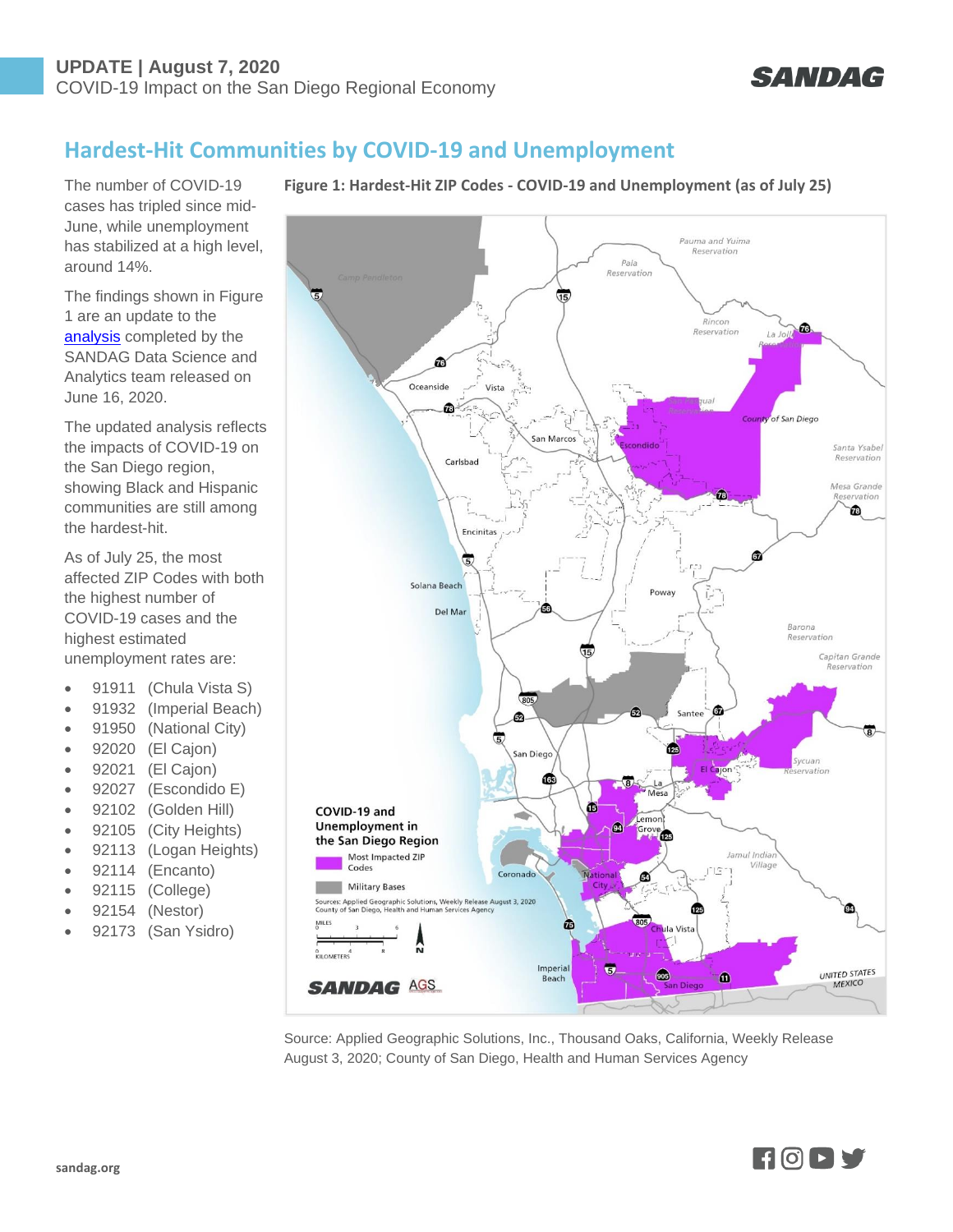

Results are largely unchanged from SANDAG's previous analysis and confirm that the region's Black and Hispanic communities are most impacted. When compared to the White population, Black and Hispanic populations are almost three times as likely to live in areas that have been impacted by COVID-19 and unemployment. When compared to the Asian population, they are almost twice as likely to reside in areas with high COVID-19 cases, and high unemployment.

## **COVID-19 Impacts by Race and Ethnicity**



## **Figure 2: COVID-19 Cases and Estimated Unemployment by ZIP Code**

Source: SANDAG Annual Estimates 2019; Applied Geographic Solutions, Inc., Thousand Oaks, California; County of San Diego, Health and Human Services Agency